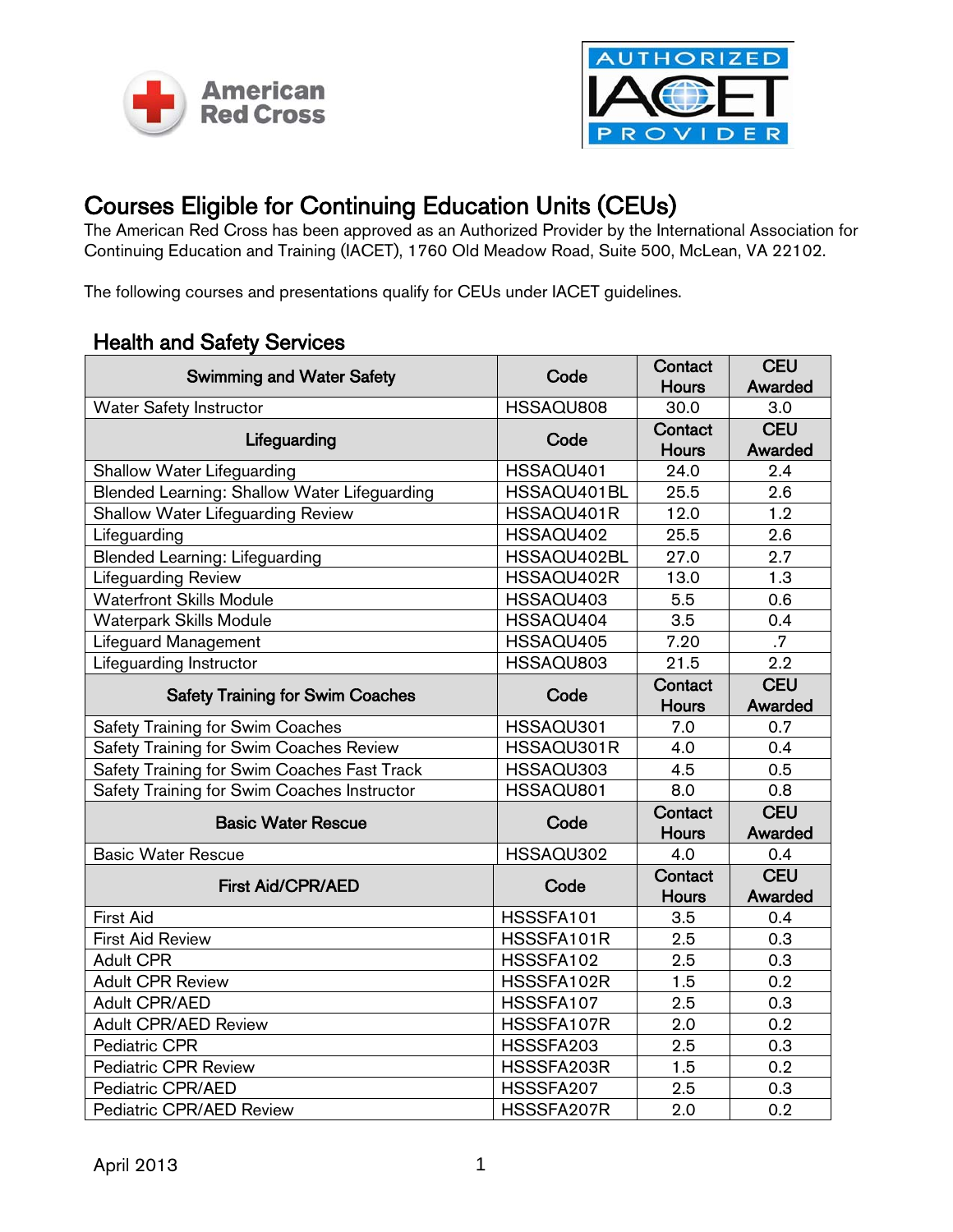| <b>Adult and Pediatric CPR</b>                                                              | HSSSFA301  | 3.5                     | 0.4                   |
|---------------------------------------------------------------------------------------------|------------|-------------------------|-----------------------|
| <b>Adult and Pediatric CPR Review</b>                                                       | HSSSFA301R | 2.0                     | 0.2                   |
| <b>Adult and Pediatric CPR/AED</b>                                                          | HSSSFA303  | 3.5                     | 0.4                   |
| <b>Adult and Pediatric CPR/AED Review</b>                                                   | HSSSFA303R | 3.0                     | 0.3                   |
| <b>Adult First Aid/CPR</b>                                                                  | HSSSFA401  | 4.5                     | 0.5                   |
| <b>Adult First Aid/CPR Review</b>                                                           | HSSSFA401R | 3.5                     | 0.4                   |
| <b>Adult First Aid/CPR/AED</b>                                                              | HSSSFA404  | 4.5                     | 0.5                   |
| <b>Adult First Aid/CPR/AED Review</b>                                                       | HSSSFA404R | 3.5                     | 0.4                   |
| Pediatric CPR/First Aid                                                                     | HSSSFA408  | 4.5                     | 0.5                   |
| Pediatric CPR/First Aid Review                                                              | HSSSFA408R | 3.5                     | 0.4                   |
| Adult and Pediatric CPR/First Aid                                                           | HSSSFA413  | 4.5                     | 0.5                   |
| <b>Adult and Pediatric CPR/First Aid Review</b>                                             | HSSSFA413R | 3.5                     | 0.4                   |
| <b>Adult and Pediatric First Aid/CPR/AED</b>                                                | HSSSFA415  | 5.5                     | 0.6                   |
| <b>Adult and Pediatric First Aid/CPR/AED Review</b>                                         | HSSSFA415R | 3.0                     | 0.3                   |
| Epinephrine Auto-Injector Training                                                          | HSSSFA501  | 1.0                     | 0.1                   |
| Asthma Inhaler Training                                                                     | HSSSFA502  | 1.0                     | 0.1                   |
| First Aid/CPR/AED Instructor                                                                | HSSSFA801  | 10.0                    | 1.0                   |
| <b>Responding to Emergencies</b>                                                            | Code       | Contact<br><b>Hours</b> | <b>CEU</b><br>Awarded |
| Responding to Emergencies Adult First Aid/CPR                                               | HSSRTE102  | 24.0                    | 2.4                   |
| Responding to Emergencies Adult First<br>Aid/CPR/AED                                        | HSSRTE105  | 26.0                    | 2.6                   |
| Responding to Emergencies Pediatric First<br>Aid/CPR/AED                                    | HSSRTE110  | 28.0                    | 2.8                   |
| Responding to Emergencies Adult and Pediatric First<br>Aid/CPR                              | HSSRTE113  | 28.0                    | 2.8                   |
| Responding to Emergencies Adult and Pediatric First<br>Aid/CPR/AED (core course)            | HSSRTE115  | 30.0                    | 3.0                   |
| <b>Blended Learning First Aid/CPR/AED</b>                                                   | Code       | Contact<br><b>Hours</b> | <b>CEU</b><br>Awarded |
| <b>Blended Learning: First Aid</b>                                                          | HSSSFA101  | 2.5                     |                       |
| <b>Blended Learning: Adult CPR/AED</b>                                                      |            |                         |                       |
|                                                                                             | HSSSFA107  | 3.0                     | 0.3<br>0.3            |
|                                                                                             | HSSSFA207  | 3.5                     |                       |
| <b>Blended Learning: Pediatric CPR/AED</b><br>Blended Learning: Adult and Pediatric CPR/AED | HSSSFA303  | 3.5                     | 0.4<br>0.4            |
| Blended Learning: Adult First Aid/CPR/AED                                                   | HSSSFA404  | 3.5                     | 0.4                   |
| <b>Blended Learning: Pediatric First Aid/CPR/AED</b>                                        | HSSSFA411  | 3.5                     | 0.4                   |
| Blended Learning: Adult and Pediatric First<br>Aid/CPR/AED                                  | HSSSFA415  | 3.5                     | 0.4                   |
| <b>Wilderness and Remote First Aid</b>                                                      | Code       | Contact                 | <b>CEU</b>            |
| <b>Wilderness and Remote First</b>                                                          | HSSWFA101  | <b>Hours</b><br>16.0    | Awarded<br>1.6        |
| Wilderness and Remote First Aid Instructor                                                  |            |                         |                       |
|                                                                                             | HSSWFA801  | 8.5<br>2.5              | 0.9<br>0.3            |
| Wilderness and Remote First Aid Online Bridging                                             | HSSWFA802  |                         |                       |
| Training for Instructors and Instructor Trainers<br>Wilderness and Remote First Aid         |            | 7.0                     | 0.7                   |
| <b>Bridging/Crossover Instructor</b>                                                        | HSSWFA803  |                         |                       |
| <b>CPR/AED for Professional Rescuers and Health</b>                                         |            | Contact                 | <b>CEU</b>            |
| <b>Care Providers</b>                                                                       | Code       | <b>Hours</b>            | Awarded               |
| CPR/AED for Professional Rescuers and Health                                                |            |                         |                       |
| <b>Care Providers</b>                                                                       | HSSPRO101  | 5.5                     | 0.6                   |